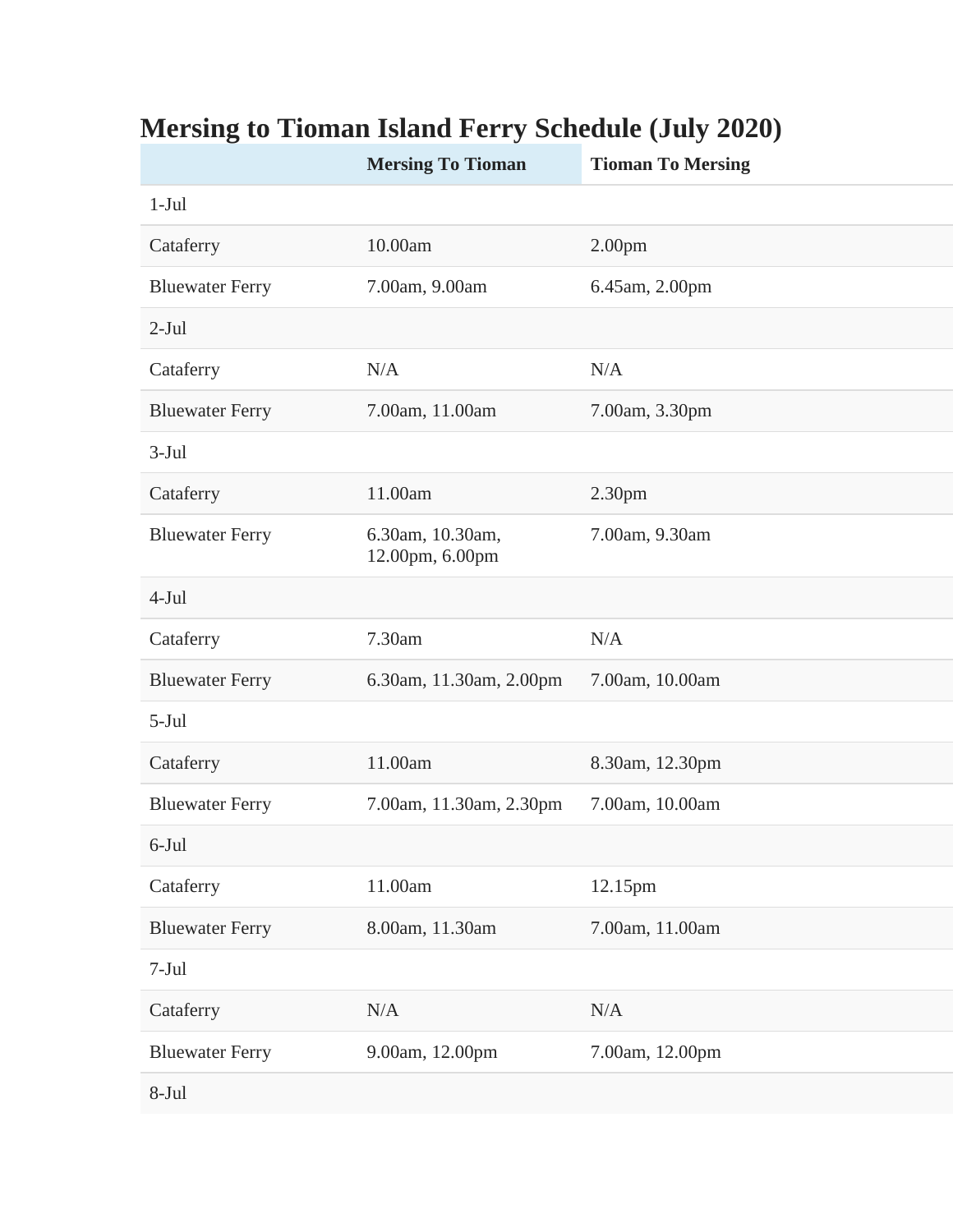|                        | <b>Mersing To Tioman</b> | <b>Tioman To Mersing</b> |
|------------------------|--------------------------|--------------------------|
| Cataferry              | 11.00am                  | 12.00pm                  |
| <b>Bluewater Ferry</b> | 9.30am, 11.30am          | 7.30am, 1.00pm           |
| $9-Jul$                |                          |                          |
| Cataferry              | 11.00am                  | 12.00pm                  |
| <b>Bluewater Ferry</b> | 10.00am, 11.30am         | 8.00am, 1.00pm           |
| $10-Jul$               |                          |                          |
| Cataferry              | 10.00am, 1.30pm          | 11.30am, 2.30pm          |
| <b>Bluewater Ferry</b> | 11.30am, 2.00pm, 5.00pm  | 8.45am, 2.30pm           |
| $11-Jul$               |                          |                          |
| Cataferry              | 11.00am                  | N/A                      |
| <b>Bluewater Ferry</b> | 11.30am, 2.00pm, 5.00pm  | 8.45am, 2.30pm           |
| $12-Jul$               |                          |                          |
| Cataferry              | 12.00pm                  | 10.00am, 1.30pm          |
| <b>Bluewater Ferry</b> | 11.30am, 2.00pm, 5.00pm  | 9.15am, 2.30pm           |
| $13-Jul$               |                          |                          |
| Cataferry              | 11.30am                  | 1.00 <sub>pm</sub>       |
| <b>Bluewater Ferry</b> | 12.30pm, 2.00pm          | 10.30am, 3.00pm          |
| $14-Jul$               |                          |                          |
| Cataferry              | 7.00am                   | 11.00am                  |
| <b>Bluewater Ferry</b> | 5.30am, 2.00pm           | 12.00pm, 3.00pm          |
| $15$ -Jul              |                          |                          |
| Cataferry              | 10.00am                  | 11.30am                  |
| <b>Bluewater Ferry</b> | 8.00am, 3.00pm           | 1.00pm, 3.00pm           |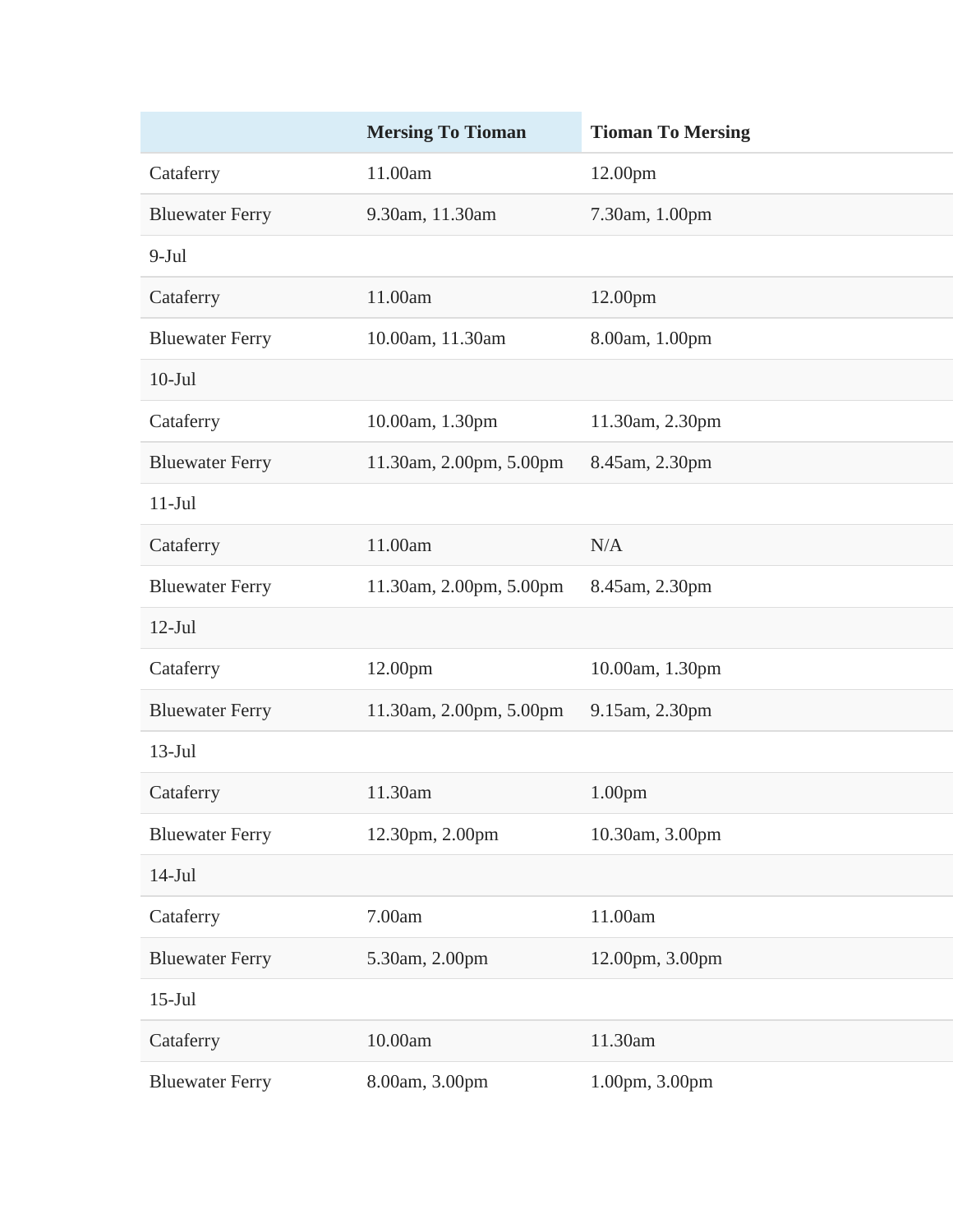|                        | <b>Mersing To Tioman</b> | <b>Tioman To Mersing</b> |
|------------------------|--------------------------|--------------------------|
| $16$ -Jul              |                          |                          |
| Cataferry              | N/A                      | N/A                      |
| <b>Bluewater Ferry</b> | 7.00am, 10.00am          | 7.00am, 3.30pm           |
| $17-Jul$               |                          |                          |
| Cataferry              | 7.15am, 11.00am          | 9.00am, 1.00pm           |
| <b>Bluewater Ferry</b> | 7.00am, 11.30am, 6.00pm  | 7.00am, 4.00pm           |
| $18-Jul$               |                          |                          |
| Cataferry              | 7.00am, 11.00am          | 8.30am                   |
| <b>Bluewater Ferry</b> | 6.30am, 11.30am, 6.30pm  | 7.00am, 9.30am           |
| $19-Jul$               |                          |                          |
| Cataferry              | 12.00pm                  | 10.00am, 1.30pm          |
| <b>Bluewater Ferry</b> | 6.30am, 11.30am, 1.30pm  | 7.00am, 9.30am           |
| $20$ -Jul              |                          |                          |
| Cataferry              | 11.00am                  | 12.15pm                  |
| <b>Bluewater Ferry</b> | 7.00am, 11.30am          | 7.00am, 10.00am          |
| $21-Jul$               |                          |                          |
| Cataferry              | N/A                      | N/A                      |
| <b>Bluewater Ferry</b> | 7.30am, 11.30am          | 7.00am, 10.30am          |
| $22$ -Jul              |                          |                          |
| Cataferry              | 11.00am                  | 12.15pm                  |
| <b>Bluewater Ferry</b> | 8.30am, 11.30am          | 7.00am, 11.30am          |
| $23-Jul$               |                          |                          |
| Cataferry              | N/A                      | N/A                      |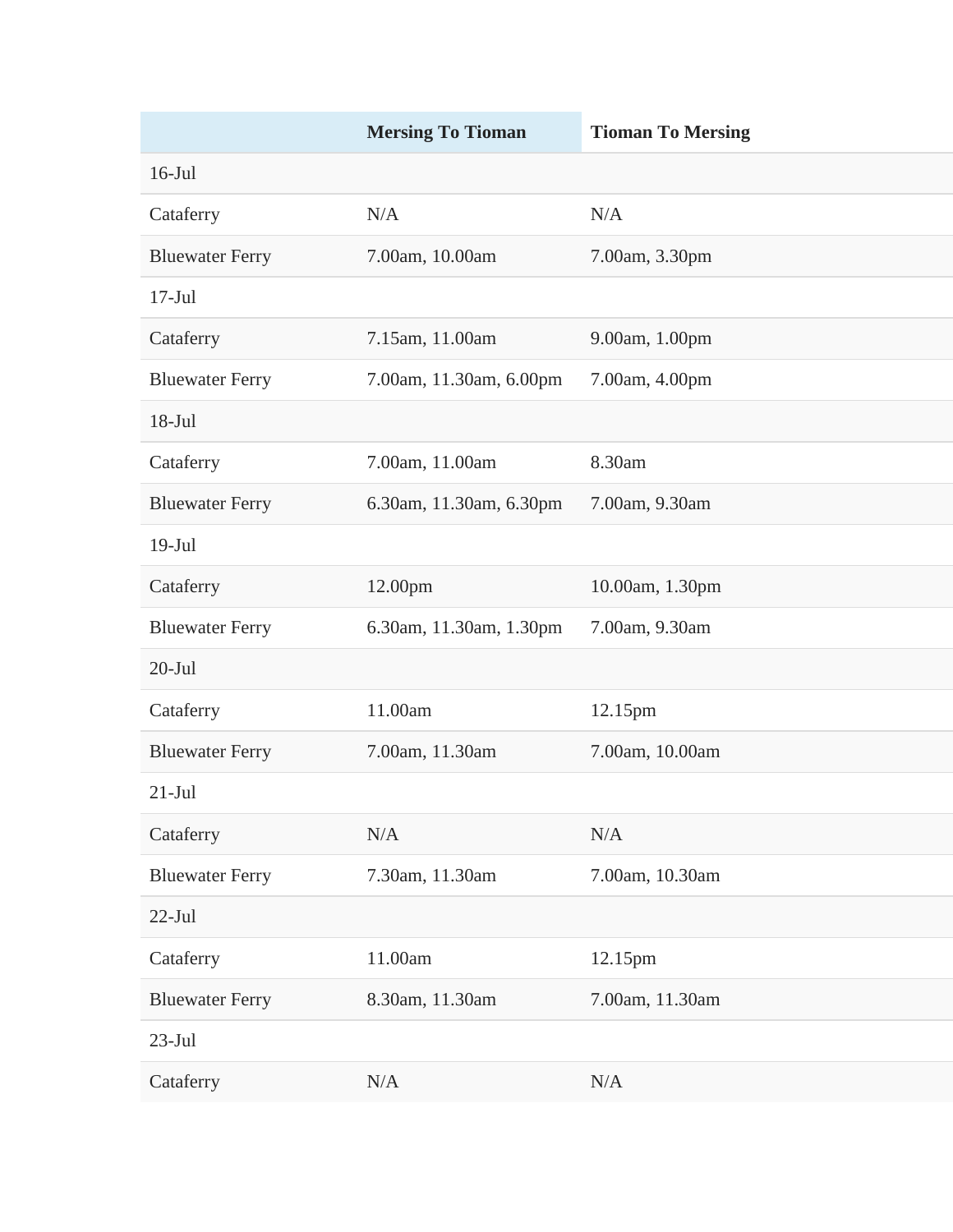|                        | <b>Mersing To Tioman</b>                | <b>Tioman To Mersing</b> |
|------------------------|-----------------------------------------|--------------------------|
| <b>Bluewater Ferry</b> | 9.00am, 11.30am                         | 7.00am, 12.00pm          |
| $24-Jul$               |                                         |                          |
| Cataferry              | 9.30am, 12.30pm                         | 10.45am, 2.00pm          |
| <b>Bluewater Ferry</b> | 10.00am, 11.30am,<br>4.00 <sub>pm</sub> | 8.00am, 2.00pm           |
| $25$ -Jul              |                                         |                          |
| Cataferry              | 9.30am, 1.30pm                          | 11.15am                  |
| <b>Bluewater Ferry</b> | 10.30am, 11.30am,<br>4.30pm             | 8.30am, 1.30pm           |
| $26$ -Jul              |                                         |                          |
| Cataferry              | 11.45am                                 | 9.30am, 1.15pm           |
| <b>Bluewater Ferry</b> | 11.30am, 2.00pm, 5.00pm                 | 9.30am, 2.30pm           |
| $27-Jul$               |                                         |                          |
| Cataferry              | 11.30am                                 | 12.00pm                  |
| <b>Bluewater Ferry</b> | 12.00pm, 2.00pm, 5.00pm                 | 10.30am, 3.00pm          |
| $28-Jul$               |                                         |                          |
| Cataferry              | N/A                                     | N/A                      |
| <b>Bluewater Ferry</b> | 6.00am, 1.30pm, 5.00pm                  | 11.30am, 3.00pm          |
| $29-Jul$               |                                         |                          |
| Cataferry              | 2.00 <sub>pm</sub>                      | 3.00pm                   |
| <b>Bluewater Ferry</b> | 7.00am, 2.30pm, 5.00pm                  | 12.30pm, 3.00pm          |
| $30-Jul$               |                                         |                          |
| Cataferry              | 11.00am                                 | 12.30pm                  |
| <b>Bluewater Ferry</b> | 7.00am, 10.00am, 5.00pm                 | 7.00am, 3.00pm           |